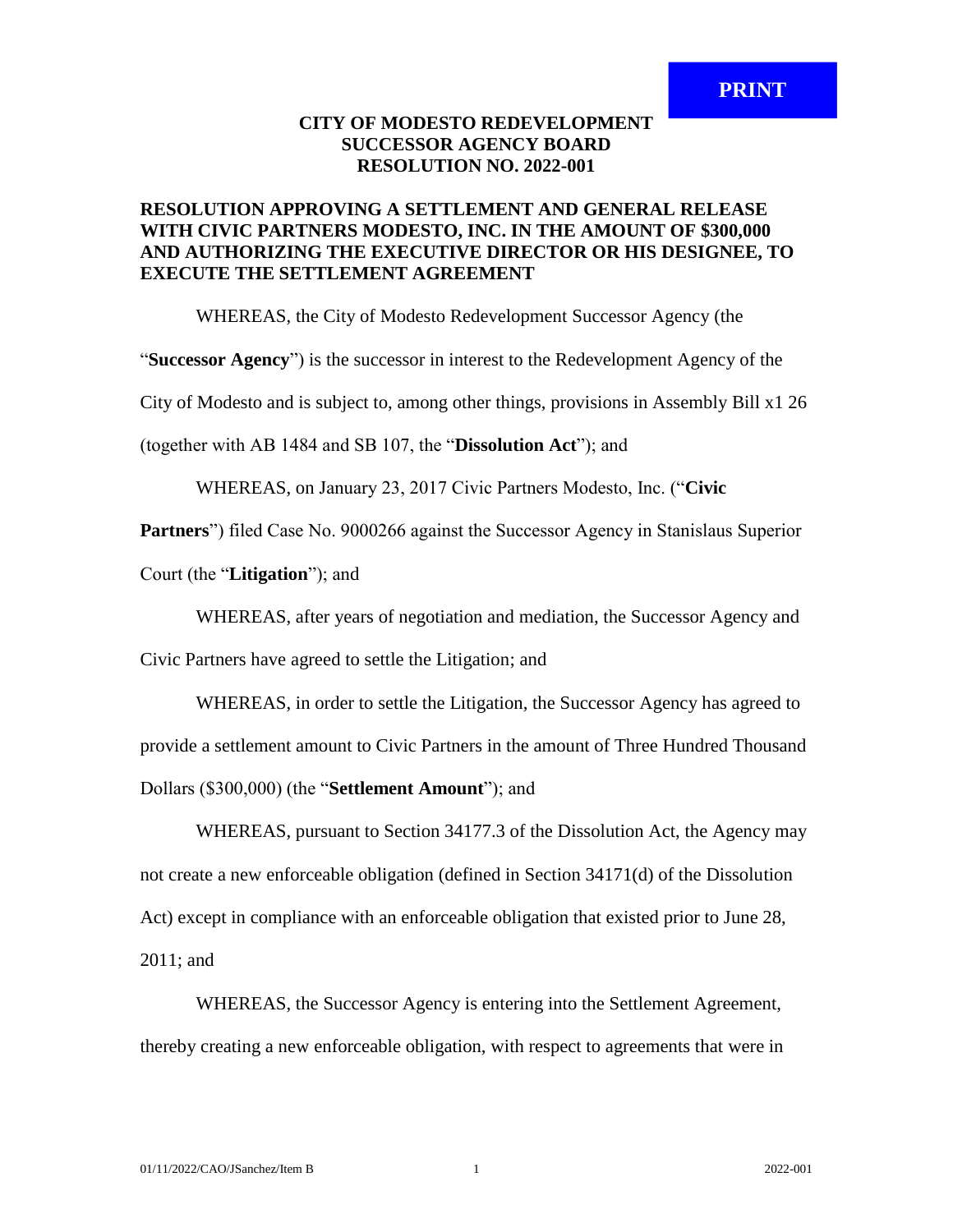full force and effect between the Successor Agency and Civic Partners prior to June 28, 2011; and

WHEREAS, the City Attorney has negotiated a settlement agreement (the "**Settlement Agreement**"), substantially in the form on file with the Successor Agency Secretary and as presented to this Successor Agency Board.

NOW, THEREFORE, BE IT RESOLVED by the governing Board of the City of Modesto Redevelopment Successor Agency that it hereby approves the Settlement Agreement, substantially in the form on file with the Successor Agency Secretary, and as presented to this Board.

BE IT FURTHER RESOLVED, that the Executive Director, or his designee, is hereby authorized to execute the Settlement Agreement, in a form approved by the Agency Counsel, and to execute all documents and to take all actions necessary to carry out the intent of this Resolution.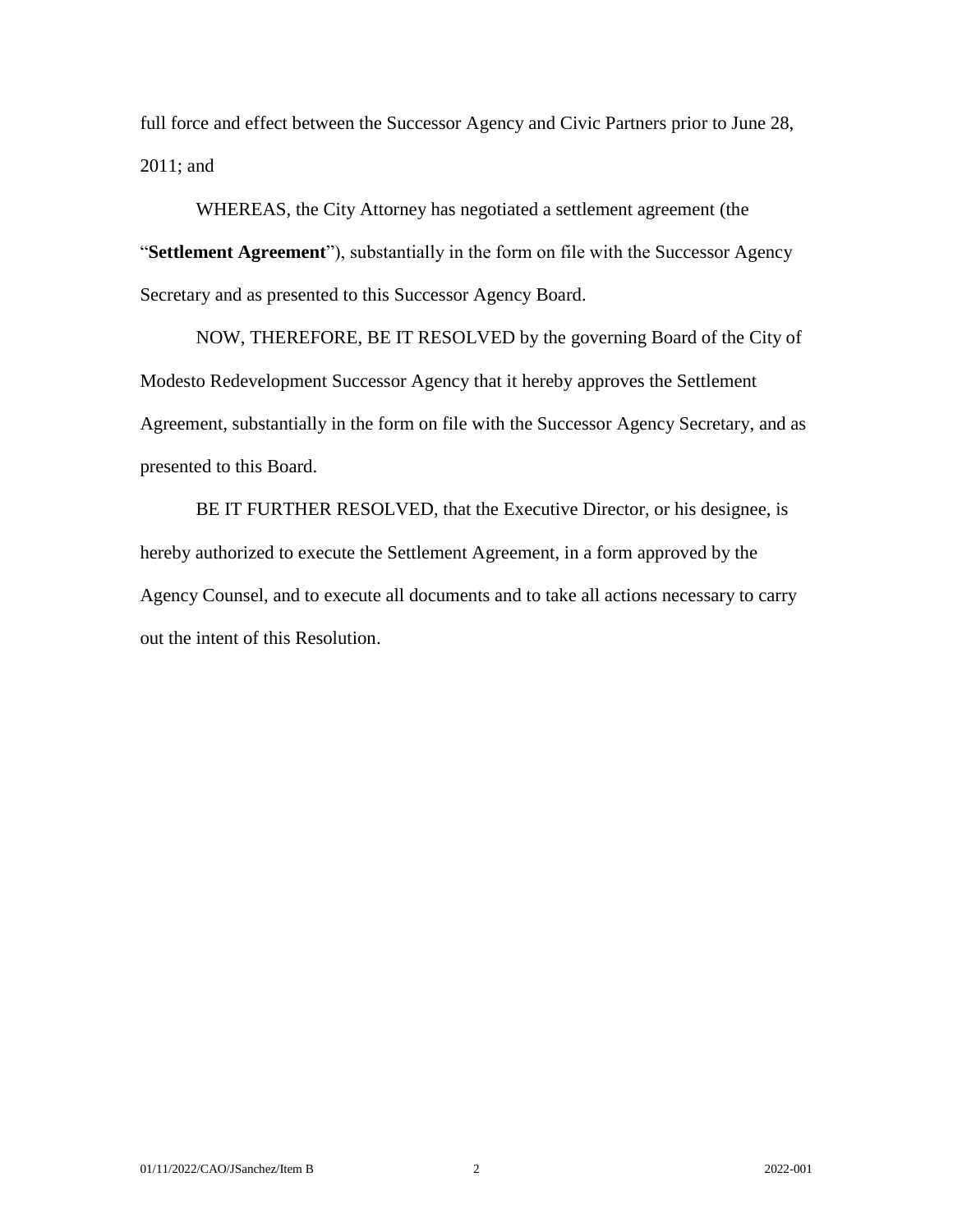The foregoing Resolution was introduced in a regular meeting of the governing board of the City of Modesto Redevelopment Successor Agency held on the 11th day of January, 2022, by Board Member Wright, who moved its adoption, which motion being duly seconded by Board Member Zoslocki, was upon roll call carried and the resolution adopted by the following vote:

AYES: **Board Members:**  Escutia-Braaton, Madrigal, Ricci, Wright, Zoslocki, Mayor Zwahlen

NOES: **Board Members:** None

ABSENT: **Board Members:** Kenoyer

ATTEST:

DANA SANCHEZ, Interim Secretary

(SEAL)

APPROVED AS TO FORM: BY: M. SANCHEZ, Successor Agency Counsel JOSE

2022-001

 $\boldsymbol{f}$ 

 $\label{eq:1} \frac{1}{N}\left(1-\frac{1}{N}\right) \left(1-\frac{1}{N}\right)$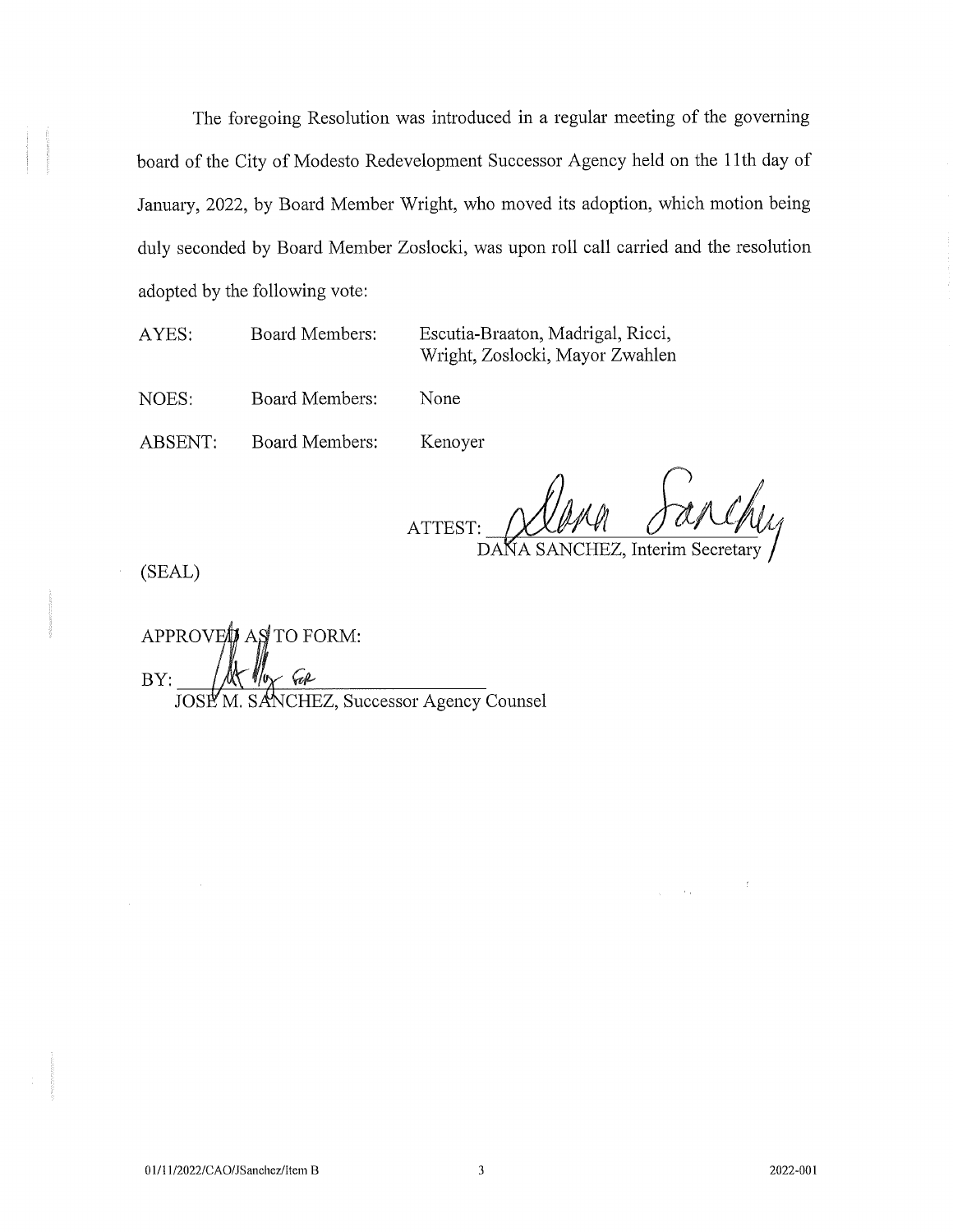## **CITY OF MODESTO REDEVELOPMENT SUCCESSOR AGENCY BOARD RESOLUTION NO. 2022-002**

## **RESOLUTION APPROVING A LOAN AGREEMENT FROM THE CITY OF MODESTO TO THE SUCCESSOR AGENCY IN THE AMOUNT OF \$300,000 PURSUANT TO HEALTH AND SAFETY CODE SECTION 34173(h)(1) AND AUTHORIZING THE EXECUTIVE DIRECTOR OR HIS DESIGNEE, TO EXECUTE THE LOAN AGREEMENT**

WHEREAS, the City of Modesto Redevelopment Successor Agency (the

"**Successor Agency**") is the successor in interest to the Redevelopment Agency of the

City of Modesto and is subject to, among other things, provisions in Assembly Bill x1 26

(together with AB 1484 and SB 107, the "**Dissolution Act**"); and

WHEREAS, on January 23, 2017 Civic Partners Modesto, Inc. ("**Civic** 

**Partners**") filed Case No. 9000266 against the Successor Agency in Stanislaus Superior

Court (the "**Litigation**"); and

WHEREAS, after years of negotiation and mediation, the Successor Agency and

Civic Partners have agreed to settle the Litigation (the "**Settlement Agreement**"); and

WHEREAS, in order to settle the Litigation, the Successor Agency has agreed to provide a settlement amount to Civic Partners in the amount of Three Hundred Thousand Dollars (\$300,000) (the "**Settlement Amount**"); and

WHEREAS, pursuant to Section 34177.3 of the Dissolution Act, the Agency may not create a new enforceable obligation (defined in Section 34171(d) of the Dissolution Act) except in compliance with an existing enforceable obligation that existed prior to June 28, 2011; and

WHEREAS, the Successor Agency is entering into the Settlement Agreement, thereby creating a new enforceable obligation, with respect to agreements that were in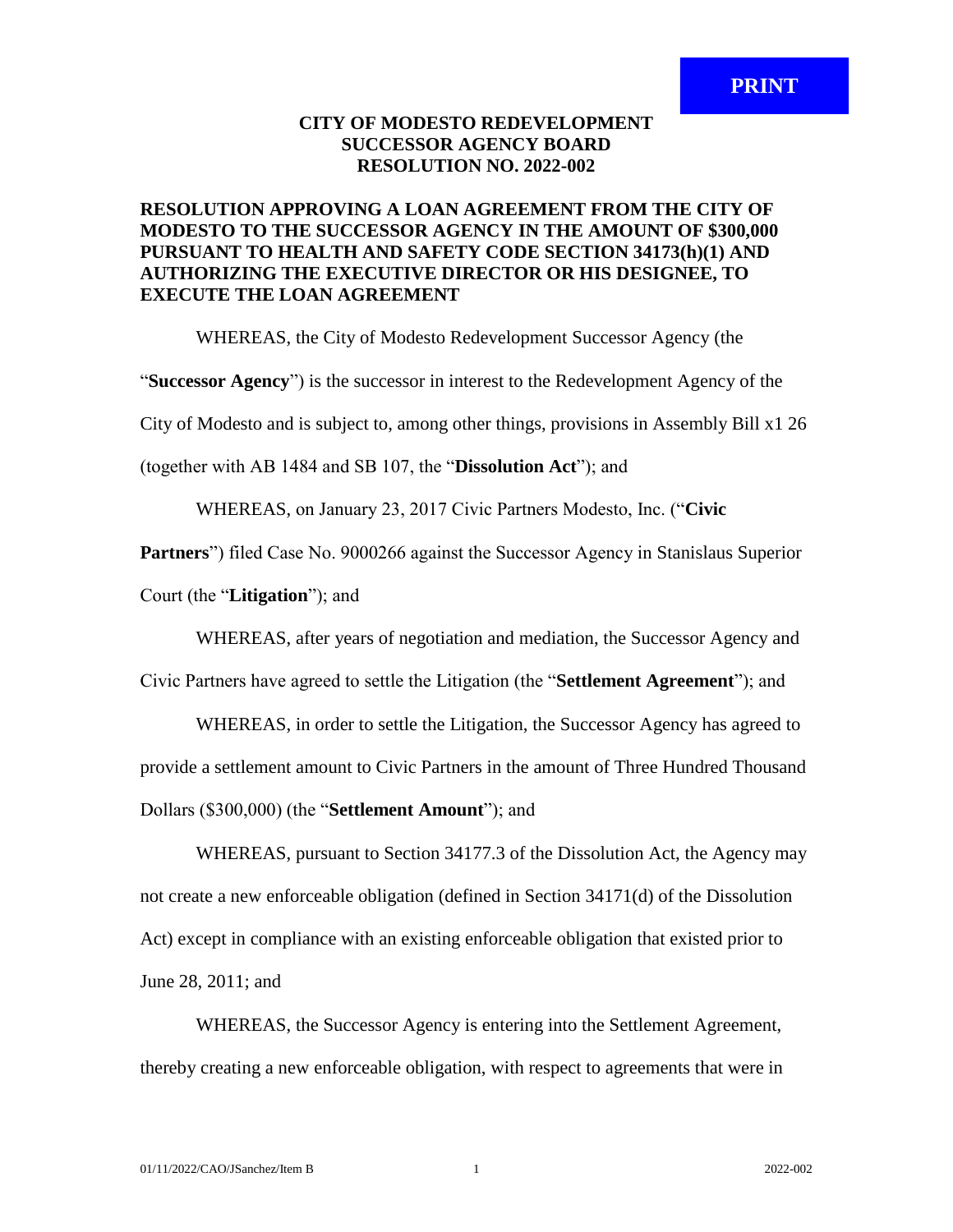full force and effect between the Successor Agency and Civic Partners prior to June 28, 2011; and

WHEREAS, in order to pay the Settlement Amount within the time period negotiated in the Settlement Agreement, the Successor Agency will need to borrow funds from the City and reimburse the City from Redevelopment Property Tax Trust Funds ("**RPTTF**"), as defined in the Dissolution Act; and

WHEREAS, pursuant to Section  $34173(h)(1)$  of the Dissolution Act, the City is authorized to loan funds to the Successor Agency to pay for enforceable obligations (the "**City Loan**"), and an enforceable obligation shall be deemed to be created for the repayment of the City Loan; and

WHEREAS, the Successor Agency is entering into this Agreement to borrow the Settlement Amount to be paid under the Settlement Agreement; and

WHEREAS, the Successor Agency Board approved the Settlement Agreement on January 11, 2022; and

WHEREAS, concurrently at this meeting, the City Council is approving the City Loan from the City to the Successor Agency; and

WHEREAS, City and Successor Agency staff have prepared a loan agreement (the "**Loan Agreement**"), substantially in the form on file with the Successor Agency Secretary and as presented to this Successor Agency Board; and

WHEREAS, the Settlement Agreement and the Loan Agreement were both approved by the Oversight Board to the Successor Agency on January 10, 2022, contingent on the approval by the Successor Agency of the Settlement Agreement and the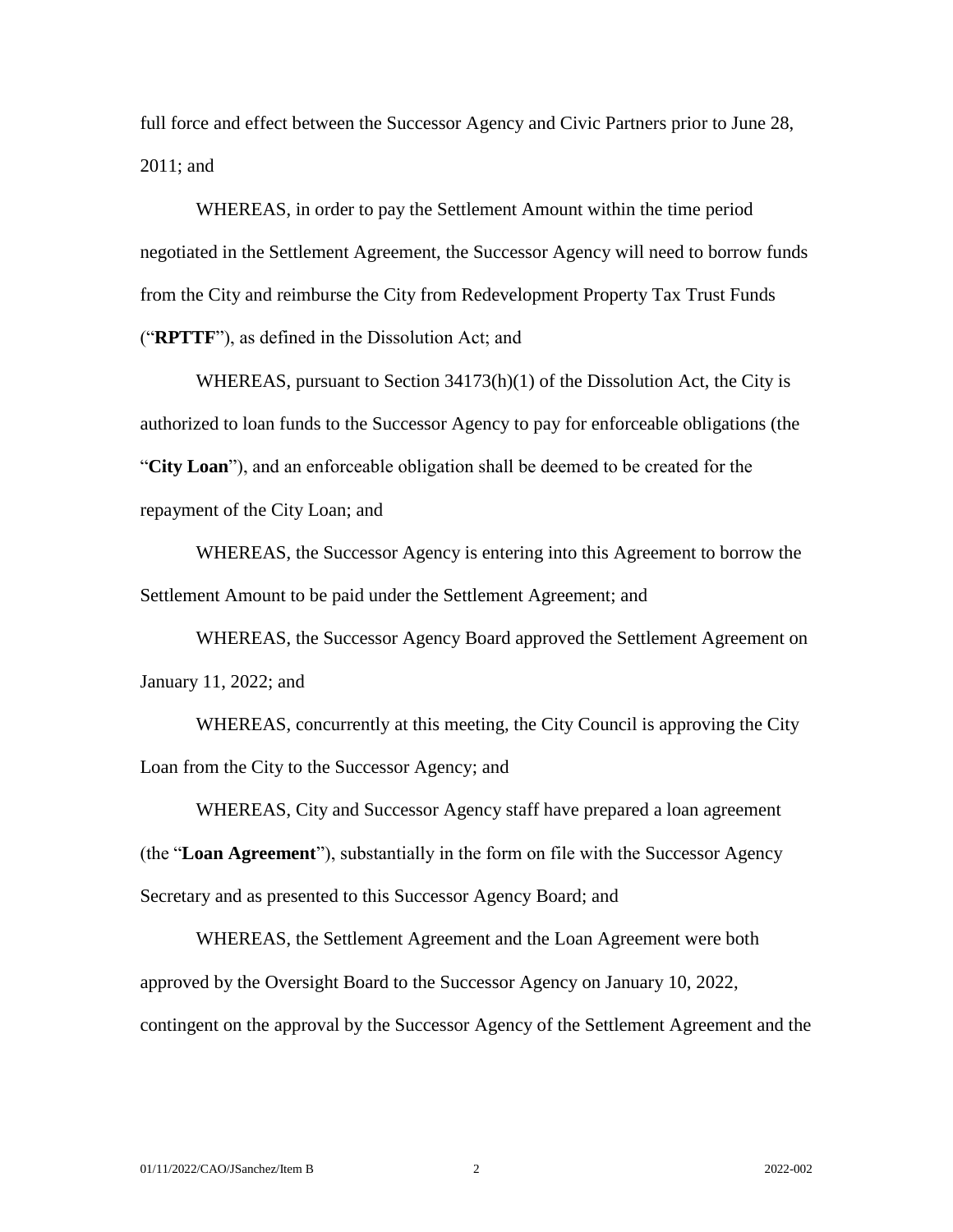approval of the City Council and the Successor Agency Board of the Loan Agreement; and

WHEREAS, the loan from the City to the Successor Agency was included on the 2022-2023 Recognized Obligation Payment Schedule ("**ROPS**"), which was approved by the Oversight Board on January 10, 2022.

NOW, THEREFORE, BE IT RESOLVED by the governing Board of the City of Modesto Redevelopment Successor Agency that it hereby approves the Loan Agreement, substantially in the form on file with the Successor Agency Secretary, and as presented to this Board.

BE IT FURTHER RESOLVED, that the Executive Director, or his designee, is hereby authorized to execute the Loan Agreement, in a form approved by the Agency Counsel, and to execute all documents and to take all actions necessary to carry out the intent of this Resolution.